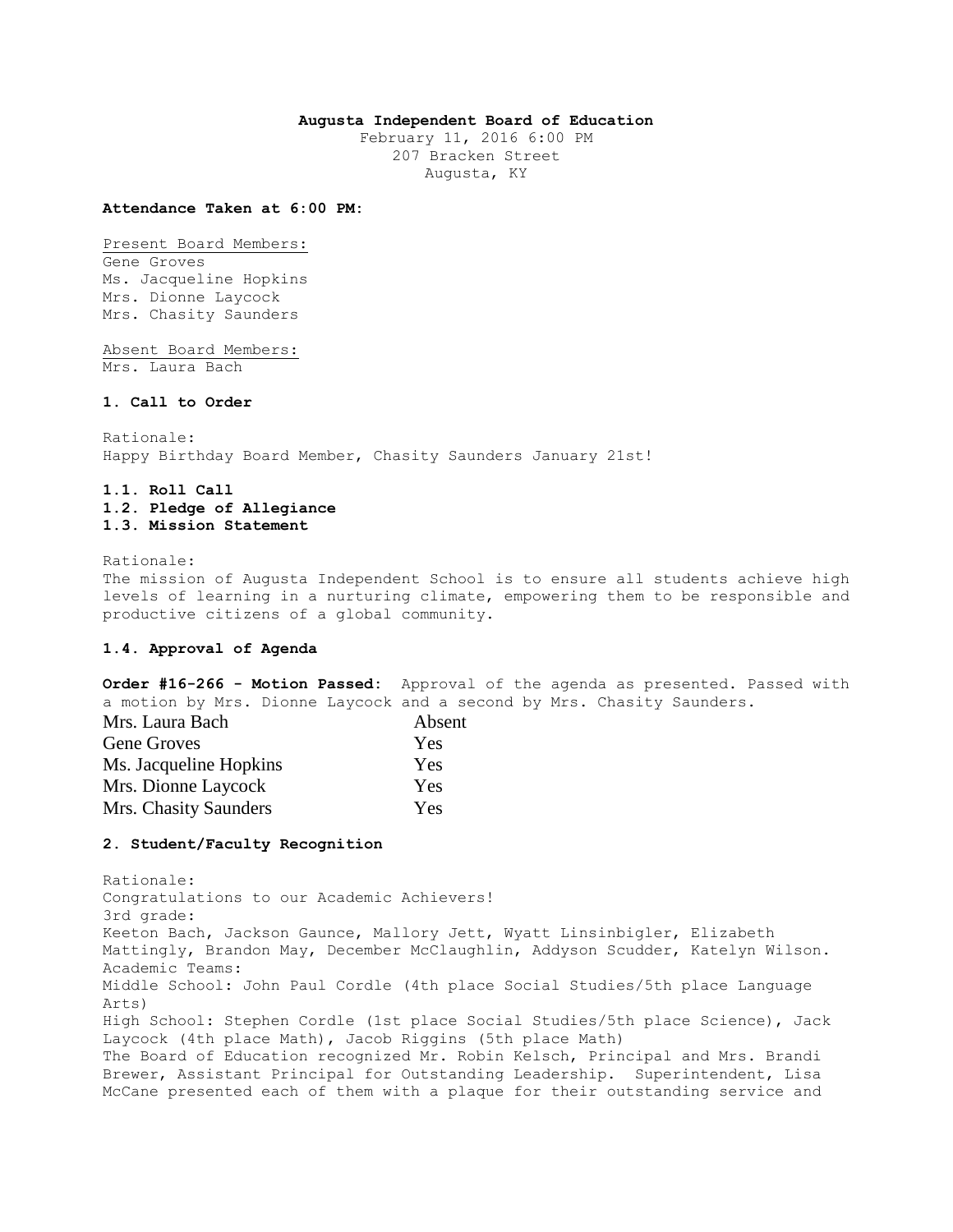efforts in building an effective team, climate and culture and improved student achievement.

# **2.1. \*BREAK**

#### **3. Round Table Discussion**

**3.1. Principal's Report/Student Achievement** 

#### Rationale:

Principal, Robin Kelsch reported Operation Preparation plans for the entire month of March involving not only 8th and 10th graders as recommended by the Kentucky Department of Education but 8th-12th. He explained being a small school would allow participation in activities of all students in 8th-12th to have an opportunity for effective advising and planning for college and/or a career.

Mr. Kelsch stated preparations are underway for ACT, KOSSA, WorkKeys, Compass and ASVAB assessments which are all part of the accountability process for students to demonstrate college and/or career readiness. Assistant Principal, Brandi Brewer reported on program reviews explaining it is a systematic method of analyzing the components of instructional programs in five areas; Arts & Humanities, Writing, K-3, Global Competency and World Language and Practical Living and Career Studies. She further explained the process is reflective, on-going, year-round and part of the accountability with K-3 accountable for the 2015-2016 school year.

#### **3.2. Budget**

### Rationale:

Finance Director, Tim Litteral reported general fund revenue receipts through January total 1,057,000. \$201,000 has been received in property taxes. Utility taxes have generated \$64,400. \$11,600 has been collected in motor vehicle taxes and \$2,700 in delinquent property taxes. \$10,900 has been received in Medicaid reimbursement, while \$6,700 has been collected for tuition through the first seven months. Over \$751,000 has been received in SEEK funding. The fitness center collected nearly \$400 in January, and has collected \$885 for the year. Expenditures through the month of January were approximately \$930,000, about \$37,000 more than through the same period last year. Receipts exceed expenditures by approximately \$127,600 through January. The school budget indicates nearly \$18,000 has been expended through January. Copy machine and printing costs account for \$5,600. Professional services expenses total \$3,000 (21st century grant writer). The school has expended \$3,300 in general supplies, \$2,200 in furniture and fixtures, \$1,800 in dues and fees, and \$860 on technology equipment. The maintenance budget expenses totaled \$131,000 through the first seven months. Expenses include \$43,700 for salaries and benefits, \$40,500 in utility expenses, \$28,000 for property insurance, \$6,800 in general supplies, \$5,300 in maintenance repairs, \$3,300 in machinery/furniture, and \$3,100 in professional services. 50% of the maintenance budget has been expended The transportation budget indicates through the first seven months, costs are at \$50,200. \$25,400 has been expended on salaries and benefits, \$7,000 on two buses, \$6,100 on repair parts and maintenance, \$5,300 has been spent on diesel fuel, \$5,200 on fleet insurance, and \$925 on professional services/drug testing/rental fees. The Special Revenue Grant funding is on target with regards to the budget.

Food Service receipts total \$85,000 through January. \$14,900 was generated locally, while \$69,700 has been received from the NSLP. Receipts are down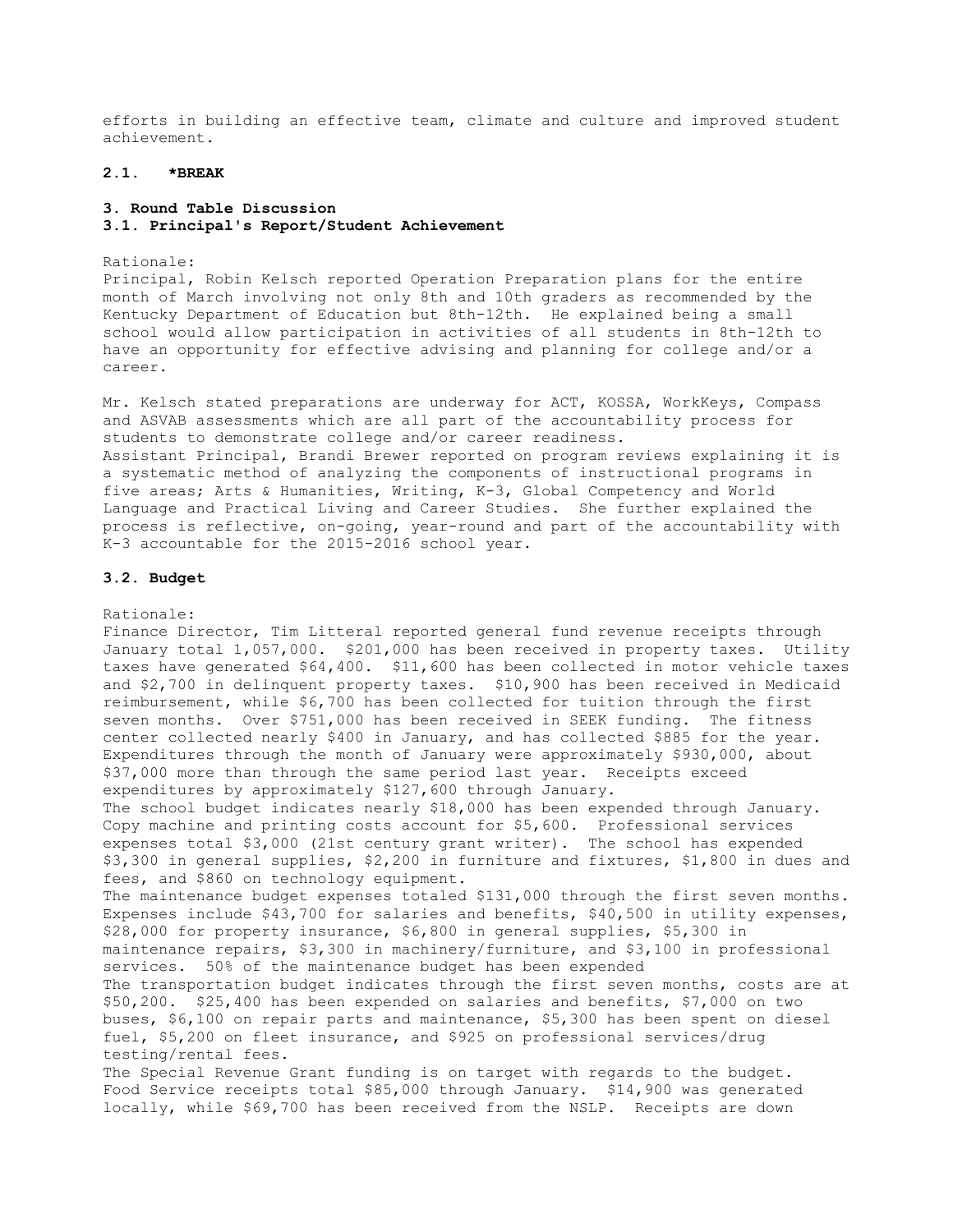\$27,300 from the same period last year. Expenditures YTD total \$94,000, with \$37,000 towards salaries and benefits and \$56,800 on supplies and services. Expenditures are currently \$12,700 less than through the same period last year, but expenditures currently exceed revenues for the year by \$8,800. The current food service balance is \$8,250, a decrease of \$600 from last month. Superintendent, Lisa McCane reported the proposed state budget cuts all state agencies which includes KDE by 4.5% for the current fiscal year and 9% over the two year biennium. The cuts will equate to approximately \$87 million and although it does not affect SEEK allocations the significant cuts will likely impact school districts. Superintendent McCane stated preschool, ESS, PD, FRYSC and Community Education are included in proposed cuts all of which are to shore up the KTRS and state pension obligations. Superintendent McCane stated she met with the faculty and staff updating them on the local budget outlook. Due to declining enrollment of approximately 25 students equating to \$100,000, the district cannot maintain the current level of staffing unless enrollment increases next year. She told board members she wanted to communicate this early and be transparent about the budgetary status in case personnel cuts are necessary. She informed board members several strategies being considered to increase enrollment but improving student achievement is the top priority for A.I.S.D. and all our efforts have to be in service to that goal.

**Order #16-267 - Motion Passed:** Approve the monthly budget report. Passed with a motion by Ms. Jacqueline Hopkins and a second by Mrs. Dionne Laycock.

| Mrs. Laura Bach        | Absent |
|------------------------|--------|
| <b>Gene Groves</b>     | Yes    |
| Ms. Jacqueline Hopkins | Yes    |
| Mrs. Dionne Laycock    | Yes    |
| Mrs. Chasity Saunders  | Yes    |

#### **3.3. Facilities Update**

### Rationale:

The Energy Management Report on energy consumption through the December billing period compares the current monthly usage to the 3-year average baseline usage for the same month. During December, the district had a reduction in energy consumption of 149,267 kBTU (34.6%) and avoided approximately \$2,813 in energy charges. Through the 2nd Quarter, the district reduced energy consumption by 305,516 kBTU (19.7%), avoiding approximately \$5,926 in energy charges. So far through December, the district used 54,015 (\$4,807) fewer kilowatt-hours (kWh) and 1,178 (\$1,119) fewer hundreds of cubic feet (CCF) of natural gas. The weather comparison reports indicated conditions during this December was 43% milder than last year and the average daily temperature was warmer compared to any of the previous 15 years. Therefore, the district's heating system didn't have to work as much saving us money.

The Energy Comparison 6-Year Report indicated the district has used less total energy this year than any of the previous six years. Even though we've had large increases in our utility rates, the district has been able to flat line costs due to our reductions and the efforts of our staff.

The district's energy manager, Terry Anderson has entered A.I.S. in Kentucky's Battle of the School Buildings sponsored by KSBA. Any school that reduces its energy use as measured by the weather normalized source EUI (kBtu/sq ft) by at least 20% over calendar year 2016, as compared to calendar year 2015 is eligible to participate! The Top School Building that reduces its energy use on a percentage basis over a calendar year will be recognized.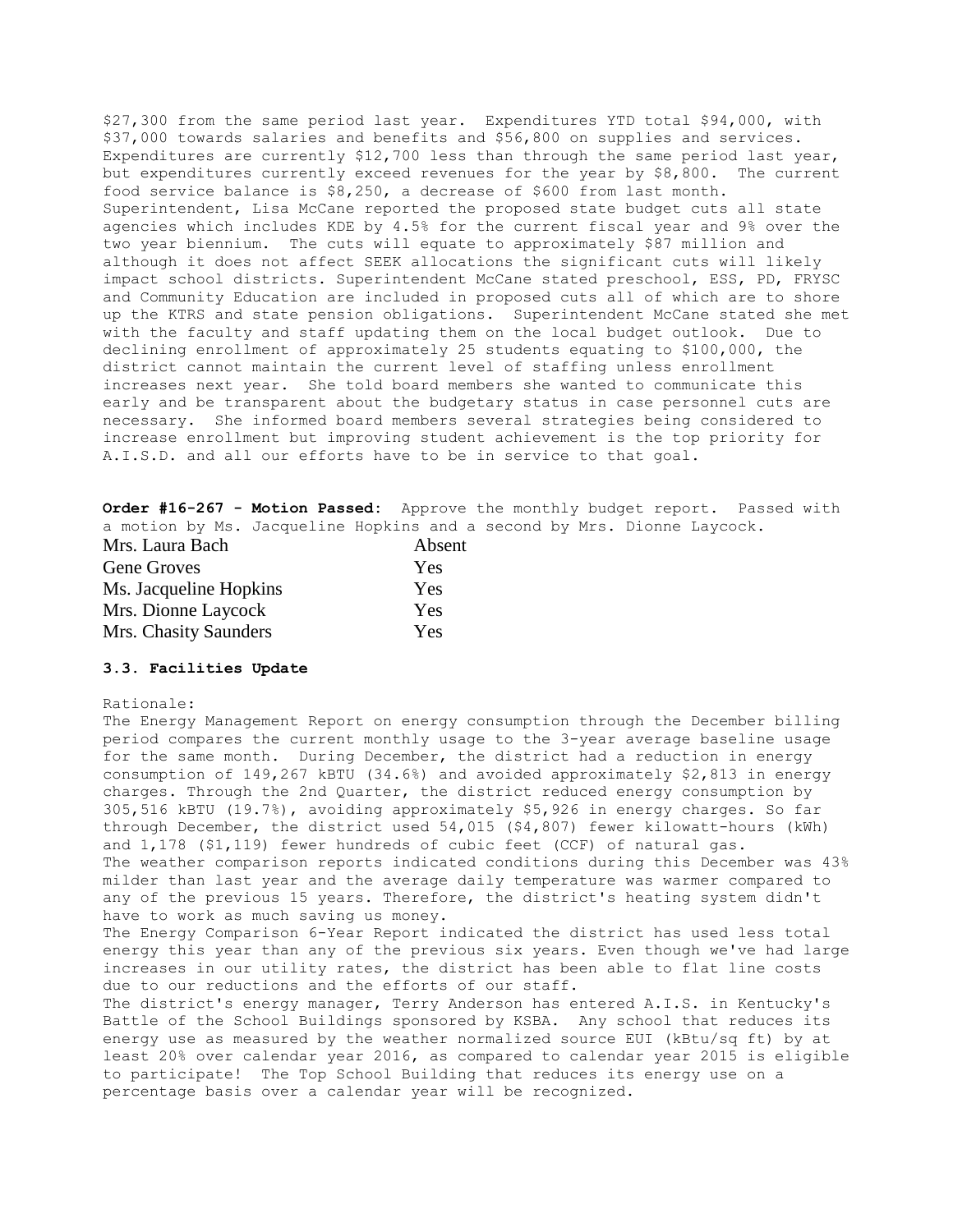Mr. Anderson has also submitted an Energy Project Grant for \$5,000, if obtained would be split among the consortium members. The A.I.S.D. Board should be very proud of the decisions to invest in areas that have reduced our energy usage and expenses!

January Maintenance:

- Repaired glass in gym balcony
- Hung retired jerseys
- Replaced belts on heating units
- Repaired leaking toilet in boys restroom
- Repaired scrubber (new batteries)
- Light out in gym will take about 4 5 weeks to get new fixture

**Order #16-268 - Motion Passed:** Approve the monthly facilities report. Passed with a motion by Mrs. Dionne Laycock and a second by Gene Groves.

| Mrs. Laura Bach        | Absent |
|------------------------|--------|
| <b>Gene Groves</b>     | Yes    |
| Ms. Jacqueline Hopkins | Yes    |
| Mrs. Dionne Laycock    | Yes    |
| Mrs. Chasity Saunders  | Yes    |

## **3.4. Approve 2016-2017 School Calendar**

Rationale:

Superintendent McCane updated the board on the current school calendar and stated the amended calendar would be approved later in the spring to assure no more days will be missed. The district has missed 5 snow days of school so far. As of 2-9-16, the last day of school will be Tuesday, May 24th with graduation set for May 27th.

**Order #16-269 - Motion Passed:** Approve the 2016-2017 School Calendar passed with a motion by Ms. Jacqueline Hopkins and a second by Mrs. Chasity Saunders. Mrs. Laura Bach Absent

| IVIIS. Lauia Dacii     | AUSC. |
|------------------------|-------|
| Gene Groves            | Yes   |
| Ms. Jacqueline Hopkins | Yes   |
| Mrs. Dionne Laycock    | Yes   |
| Mrs. Chasity Saunders  | Yes   |

# **3.5. Approve SFCC Offer of Assistance**

Rationale: Superintendent McCane stated the School Facilities Construction Commission is making an Offer of Assistance in the amount of \$11,862 for annual debt service and recommended the district escrow the offer of assistance. The district has up to three years to use the funds for annual debt service.

**Order #16-270 - Motion Passed:** Approve the SFCC Offer of Assistance passed with a motion by Ms. Jacqueline Hopkins and a second by Mrs. Dionne Laycock.

| Mrs. Laura Bach        | Absent |
|------------------------|--------|
| <b>Gene Groves</b>     | Yes    |
| Ms. Jacqueline Hopkins | Yes    |
| Mrs. Dionne Laycock    | Yes    |
| Mrs. Chasity Saunders  | Yes    |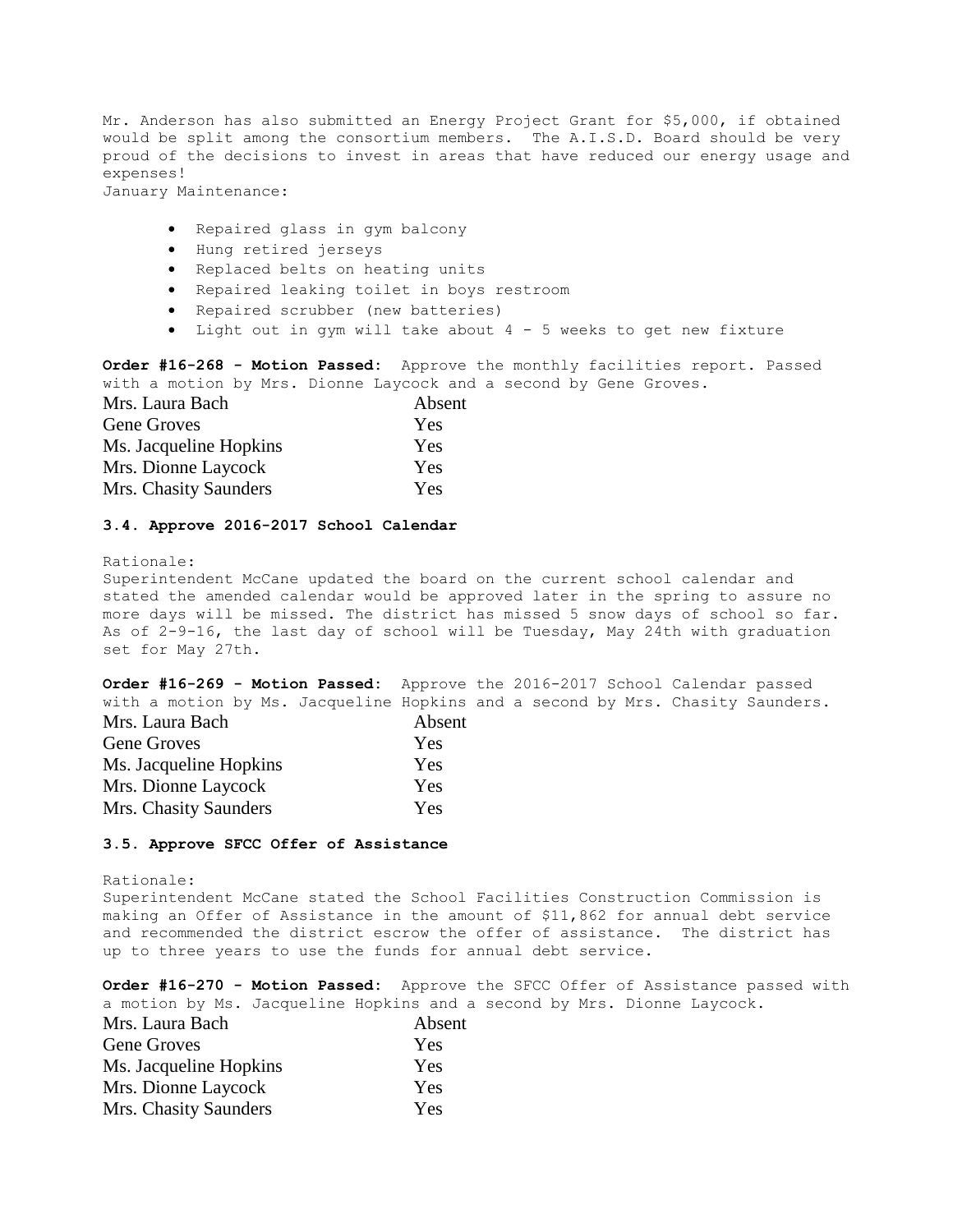# **4. Communications 4.1. Superintendent's Report**

#### Rationale:

Superintendent McCane informed the board members A.I.S.D. received an AmeriCorps position. The position entails 450 hours to be completed by the end of the year and will require 30-40 hours per week to complete the hours before the end of the school year. She stated the district is elated to be able to have an extra pair of helping hands to work with the FRYSC and help in the elementary grades and special education department. As a federal program, the position offers a \$1,500 educational stipend to the individual for college/technical school tuition or if the worker is 55-years or older, they can apply it to their child's tuition. Superintendent McCane stated they are in the midst of the hiring process now.

Furthermore, the Augusta Independent Educational Foundation, Inc. held a planning meeting and will meet the next three months as the foundation gets established. Superintendent McCane stated the foundation plans to set up a bank account, launch a website and marketing campaign.

Superintendent McCane reported the administration, FRYSC and Community Education have met to discuss aligning their respective programs with state and local goals and initiatives to be more focused. She stated the programs and director's evaluations will be based on these components. Superintendent McCane stated clarification to the membership guidelines had been provided to the fitness center employee and anticipates increased revenue over the upcoming months. Furthermore, she stated the fitness center operates to break even and provide a nice service to the community but if the current trend continues, the board may need to consider other options. The board members were informed on the current status of the non-resident agreement with Bracken County Schools. Superintendent McCane stated the onefor-one contract currently has only three students and next year will decrease to one student. Furthermore, the district will split the SEEK funding on the current tuition students and four students who were anticipated to be on the one for one but removed due to change in the numbers.

**Order #16-271 - Motion Passed:** Approve the Superintendent's Report passed with a motion by Mrs. Dionne Laycock and a second by Mrs. Chasity Saunders.

| Mrs. Laura Bach        | Absent |
|------------------------|--------|
| <b>Gene Groves</b>     | Yes    |
| Ms. Jacqueline Hopkins | Yes    |
| Mrs. Dionne Laycock    | Yes    |
| Mrs. Chasity Saunders  | Yes    |

#### **4.2. Superintendent's Professional Growth and Effectiveness System**

Rationale: Superintendent McCane presented board members a summary of evidence for each of the seven standards for the past three months as part of the Superintendent's Professional Growth and Effectiveness System evaluation process. **4.3. Citizens** 

- **4.4. Board Members**
- **5. Business and Consent**